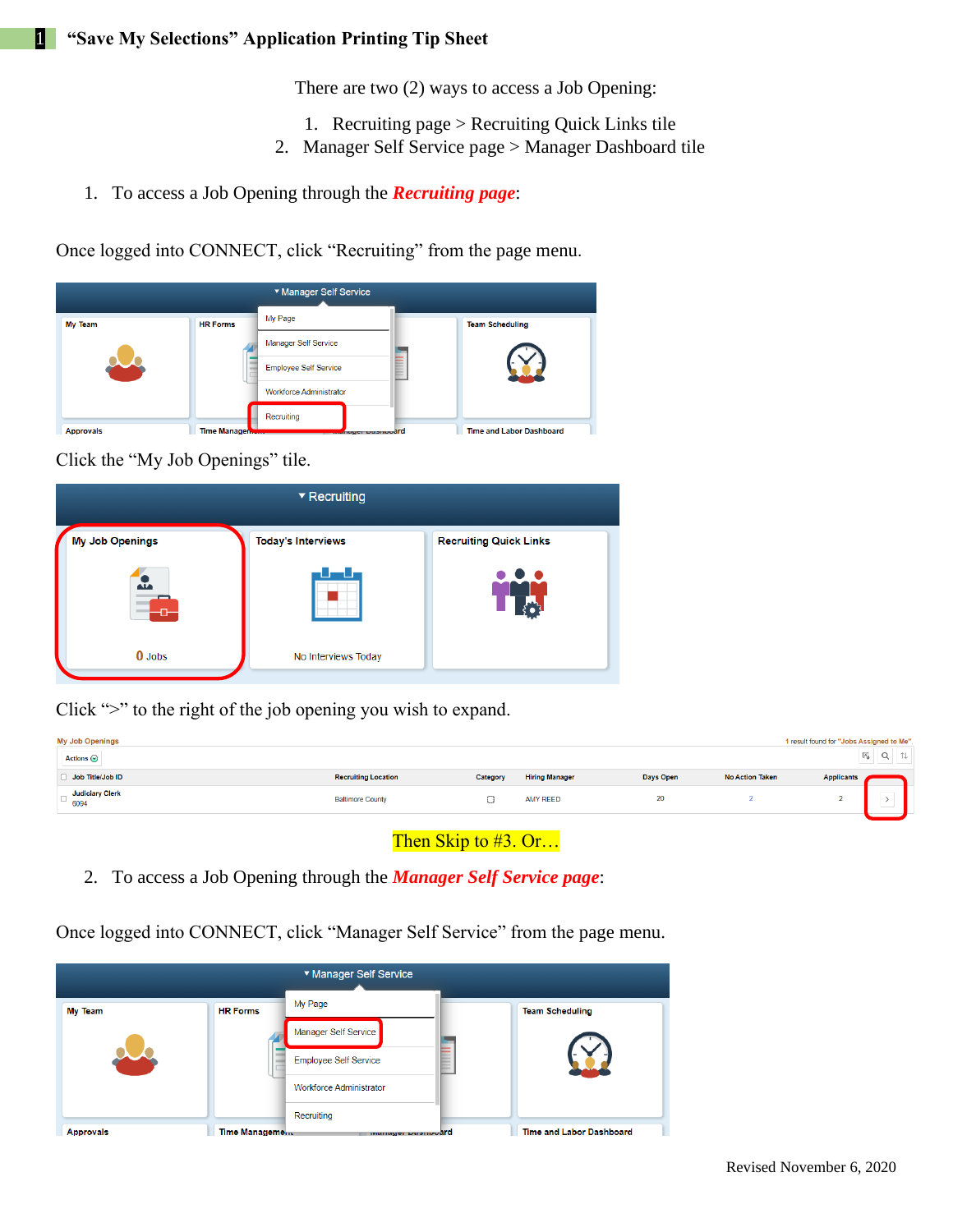Click the "Manager Dashboard" tile.

| <b>CONNECT</b><br>Maryland Judiciary | ▼ Manager Self Service          |                          | $^{\circledR}$<br>÷<br>€ |
|--------------------------------------|---------------------------------|--------------------------|--------------------------|
| <b>HR Forms</b>                      | <b>Team Scheduling</b>          | <b>Manager Dashboard</b> | <b>Time Management</b>   |
|                                      |                                 |                          |                          |
| <b>Worklist</b>                      | <b>Time and Labor Dashboard</b> | <b>Approvals</b>         | My Team                  |
|                                      |                                 |                          |                          |
|                                      |                                 | 1034                     |                          |
|                                      |                                 |                          |                          |

Click the Job ID hyperlink from the "My Open Jobs" pagelet.

|      | My Open Jobs               |              |                             |
|------|----------------------------|--------------|-----------------------------|
|      | Personalize   View All   2 |              | 1 of 1                      |
| Job  | <b>Job Title</b>           | Days<br>Open | Routed<br><b>Applicants</b> |
| 6094 | <b>Judiciary Clerk</b>     | 20           |                             |

3. To print a single application, click on the "Print" icon.

## Manage Job Opening ←Return | ●Recruiting Home | ●Search Job Openings | ● Previous | ●Create New | <sup>ng</sup> Clone | → Refresh | → Add Note | ●No Category | ●Print Job Opening Personalize Job Opening ID 3764<br>Job Posting Title Licensing Clerk<br>Job Code 2448 (Licensing Clerk)<br>Position Number 059173 (Licensing Clerk) Status 010 Open<br>Business Unit MDJUD (Maryland Judiciary)<br>Department 1003129 (CC 03- Licensing) Applicants | Applicant Search | Applicant Screening | Activity & Attachments | Details Reviewed<br>(0)  $\begin{array}{c} \n \text{All} \\ \n \text{(1)} \n \end{array}$ Applied<br>(1) Screen<br>(0)  $\frac{Rule}{(0)}$ Intervi<br>(0) Offer<br>(0)  $Hire$ <br>(0) Not Select<br>(0) Reject<br>(0) Applicants 2 Find | View All | 2 | | | First <sup>1</sup> 1 of 1 <sup>1</sup> Last Mark<br>eviewed Reject Select **Applicant Name Applicant ID Disposition** Application Route Interview Print Type▲ I. Į. ĜÔ Ŧб 0 Ø  $\Box$ **Test Test** 44151 External Linked Other Actions Group Actions Select All Deselect All 4 Return | neturn | neturiting Home | 句 Search Job Openings | 1 net previous | C Create New | @ Clone | \* Refresh | C Add Note | ONo Category | @ Print Job Opening Top of Page